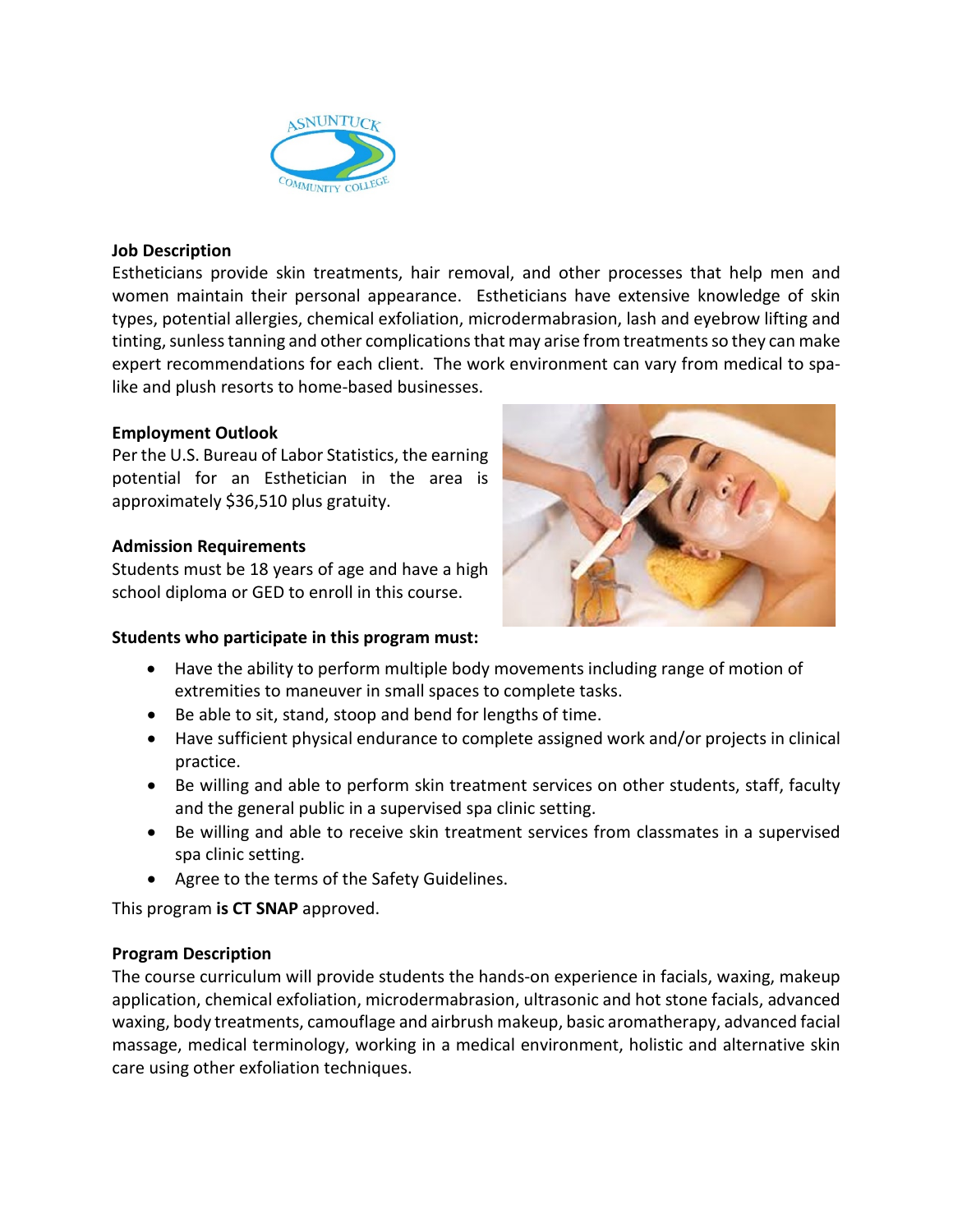# **Course highlights include:**

- Skin Sciences: anatomy, physiology and histology of the skin, diseases and disorders.
- General Sciences: anatomy and physiology of the body, infection control, first aid, chemistry, electricity and machines used in the practice of esthetics.
- Theory: history of esthetics, ethics, communication, professionalism, resume building and job attainment skills.
- Practical Esthetics: facial and body care protocols, massage, application and color theory of cosmetics plus hair removal techniques, and sunless tanning.
- Business: fundamentals of business, management, business plan, marketing, contracts, laws, regulations and retail sales.

Students will be required to perform service on other students as well as the public in our supervised spa clinic setting.

Students will be required to receive services from other students in a supervised spa clinic setting.

Asnuntuck Community College is a PCA partnership school and participates in the M·A·C PRO Student Program.

Please be aware that students with previous convictions may find it difficult to secure employment within this field.

Licensure for Estheticians is required in CT as of July 2020. This program meets all requirements to apply for a Connecticut and Massachusetts Esthetics license.

#### **Time Commitment**

This program includes 650 hours of classroom and clinical instruction. The daytime program is approximately six months and the evening program approximately one year.

#### **DAY PROGRAM:**

**CRN: 1275/1276 HMED M7221 Dates: March 28 to September 6, 2022 (no class 4/15, 5/30, 7/4 thru 7/8, 9/5) Days: Monday through Friday Time: 9:00 a.m. - 3:30 p.m. (½ hour lunch) Fee: \$12,839 (includes skincare kit, textbooks, and UPASS transportation fee) Instructor: Kelly Krivacs Room: 228 Instruction type: On campus**